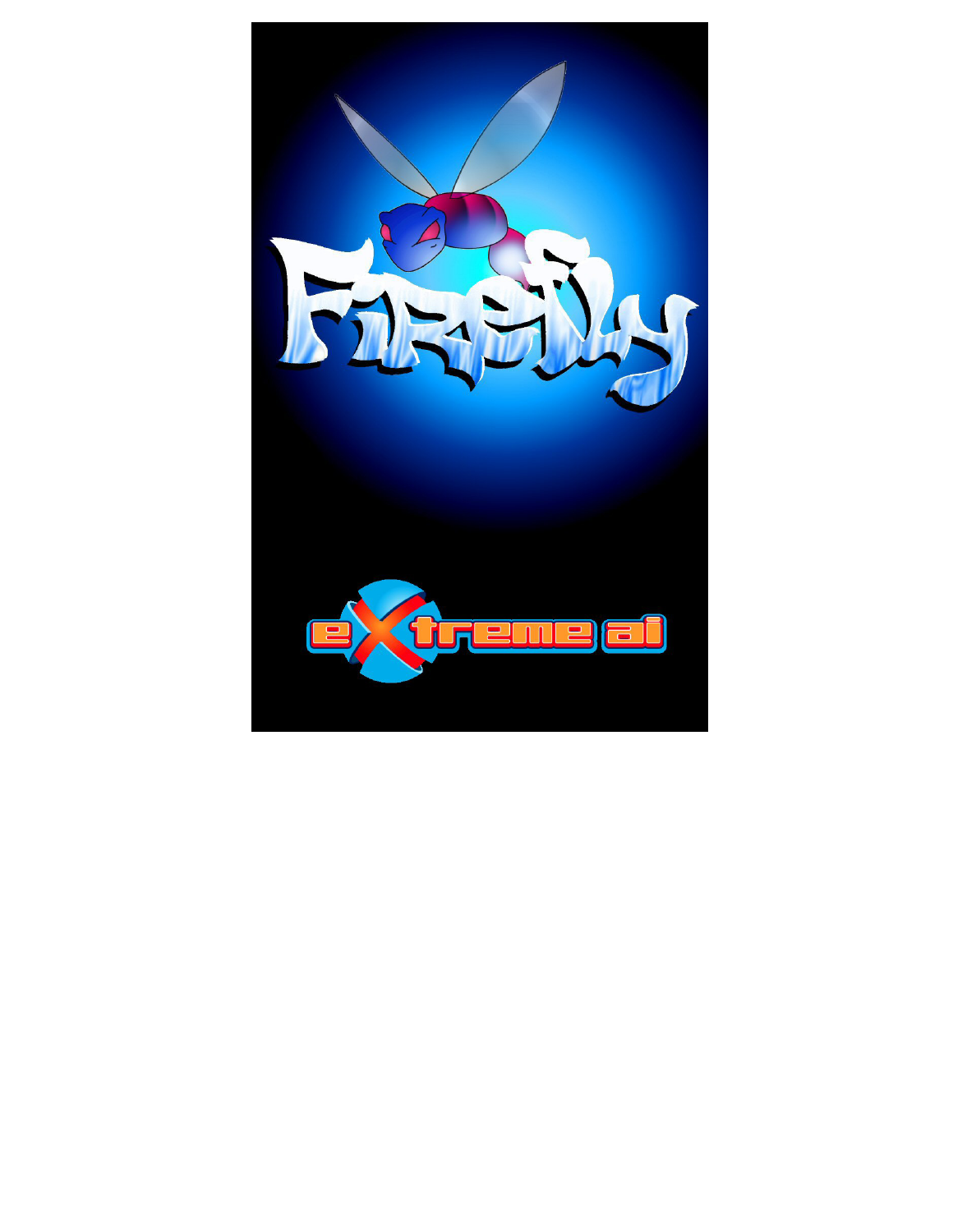# **Table of Contents**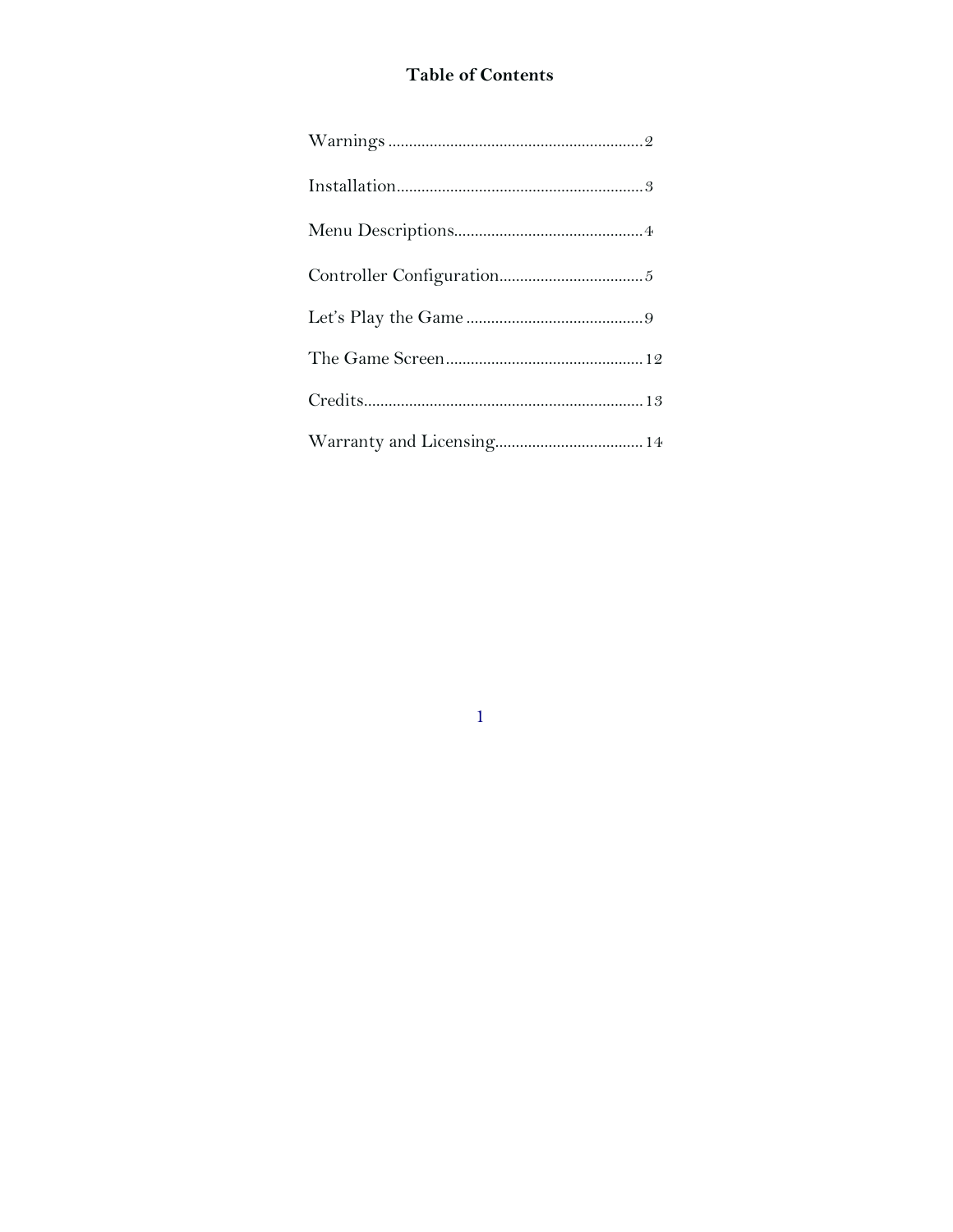### **WARNING**

**A very small percentage of individuals may experience epileptic seizures when exposed to certain visual images including light patterns or flashing lights that may appear in video games. Certain conditions may induce previously undetected epileptic symptoms even in persons with no history of prior seizures or epilepsy.** 

**If you experience any of the following while playing a video game—light headedness, dizziness, nausea, altered vision, eye or face twitches, loss of awareness, disorientation, any involuntary movement, or convulsions—IMMEDIATELY discontinue and consult a physician before resuming play. Seizures may also cause loss of consciousness or convulsions that can lead to injury from falling down or striking nearby objects.**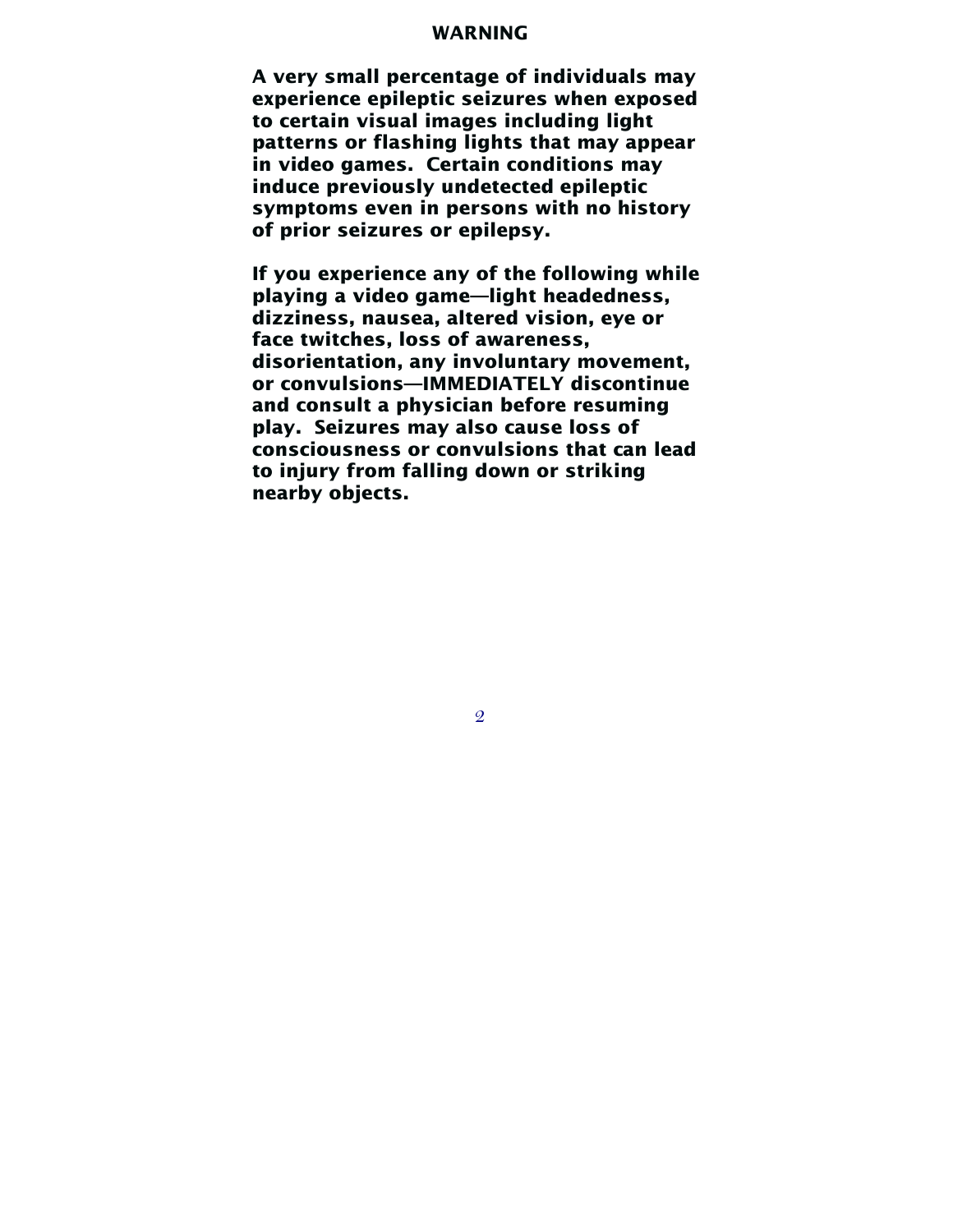### **INSTALLATION**

If you purchased *Firefly* via electronic download, follow these instructions to install the game:

- 1. From your PC, go to the folder where you downloaded *Firefly* and double click on the *Firefly* icon. This will unzip the *Firefly* files onto your PC, to the location of your choice.
- 2. Go to the location you chose and click "FireflyInstall.exe". Choose the user name for your device and the location to which you want to install: Zodiac Internal Memory, Card Slot 1 (Left) or Card Slot 2 (Right).\*
- 3. Click "Install" and *Firefly* will be prepared to install on your next HotSync.
- 4. Perform a HotSync, Select *Firefly* from the appropriate location and be ready to have fun!
	- *You must have 4 megabytes of free memory on the Zodiac itself or on a mounted SD card in order to load and play Firefly.*

**Never remove an SD card while playing a game. This could cause erratic behavior, possible game crashes and the possibility of having to re-install the game.** 

**There is a variation in the speed of different brands of SD cards. This can affect the length of time it takes to load your game.**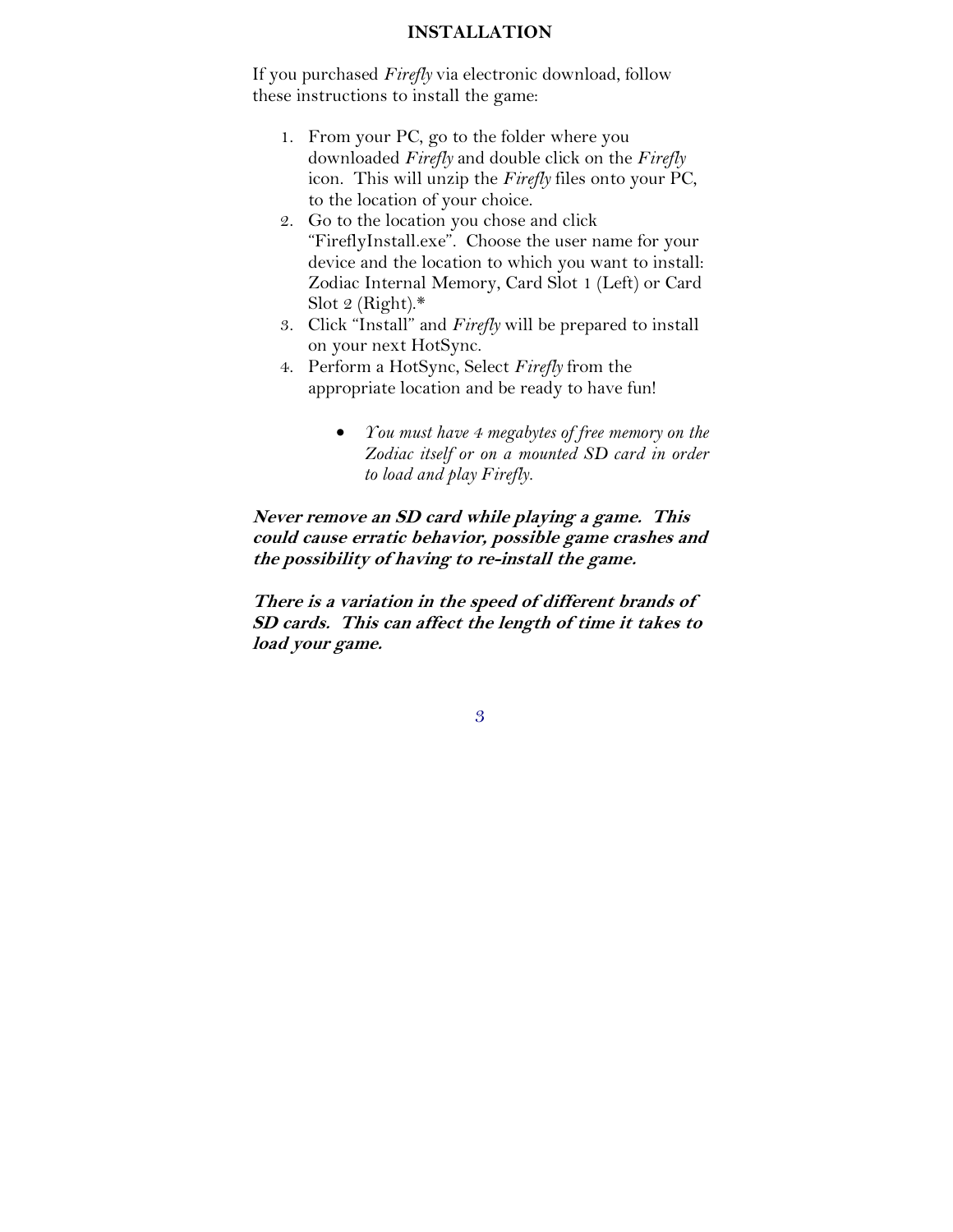#### **MENUS**

Menus can be navigated by using the joystick or by tapping on a menu item using the stylus. Select a highlighted item by pressing down on the joystick or by using the Action "Up" button labeled "Move Up" in the Controller Configuration Graphic on page 6.

Selecting **New Game** will take you to the following menu:

- **Normal** Begin a normal *Firefly* game.
- **Random Maze** Play the game using randomly generated mazes.
- **Back** Return to the main menu.

*If you select New Game while you have a game saved, the saved game will be deleted.* 

Selecting **Resume Game** will resume a game that was previously interrupted (Random Mazes cannot be saved). When the game is resumed, you will return to the beginning of the level you were playing when you left the game\*. Your score will revert to the score you had at the beginning of that level, but your lives will stay the same as when you left the game.

\* In the Beehive world, you will be returned to the same level but not necessarily to the same maze. All other worlds will return you to the same maze.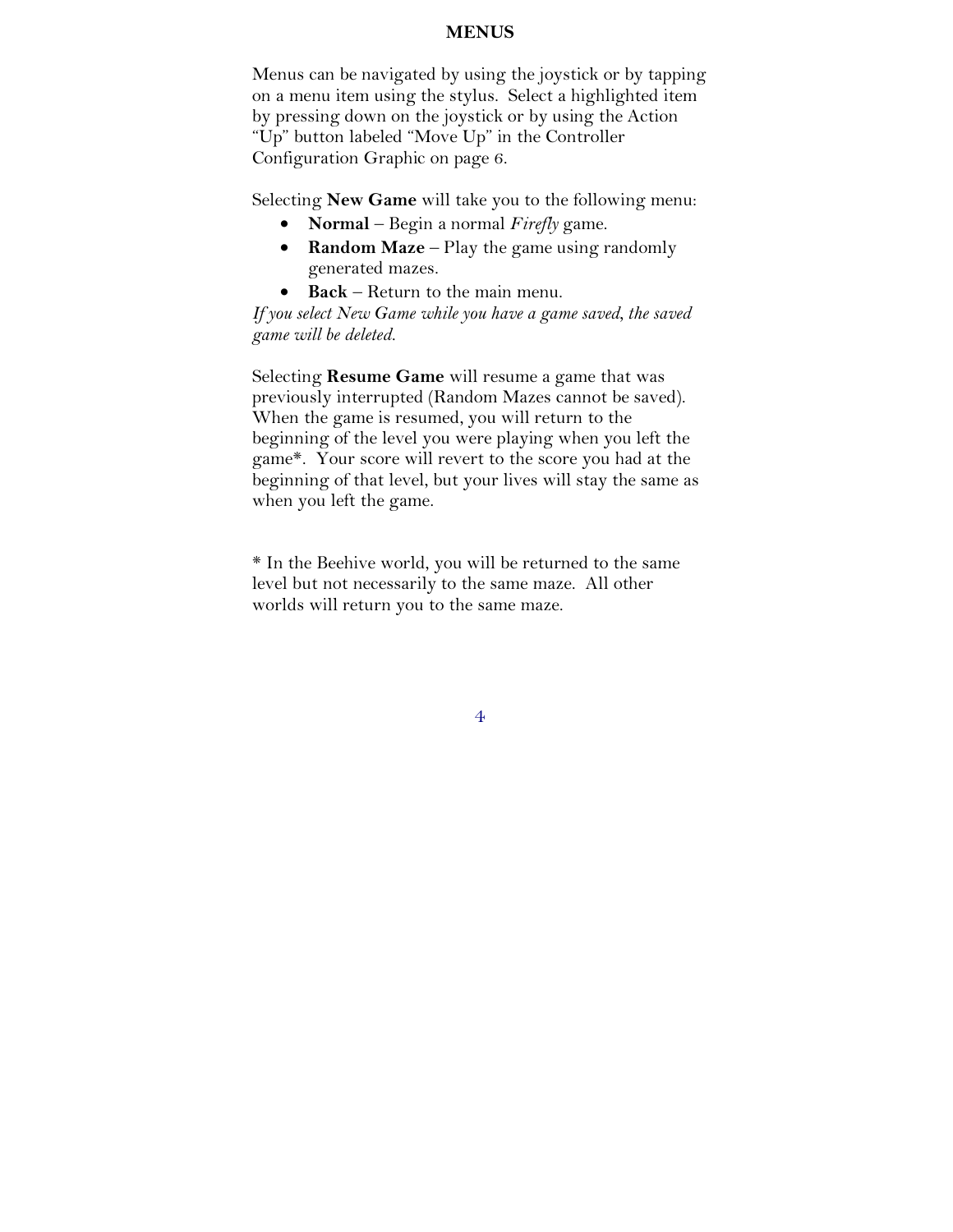Selecting **Options** will take you to the following menu:

- **Speed** Slow, Medium, Fast or Very Fast
- **Difficulty** Easy, Medium, Hard
- **Music** On or Off
- **Sound Fx** On or Off
- **Controller** Joystick or Digital Controller
- **Rumble** On or Off
- **Back**

Selecting **High Score** will show the highest score recorded for a Normal game of *Firefly* played on your Zodiac.

Selecting **Quit** will end the game and take you to the Zodiac Home Menu.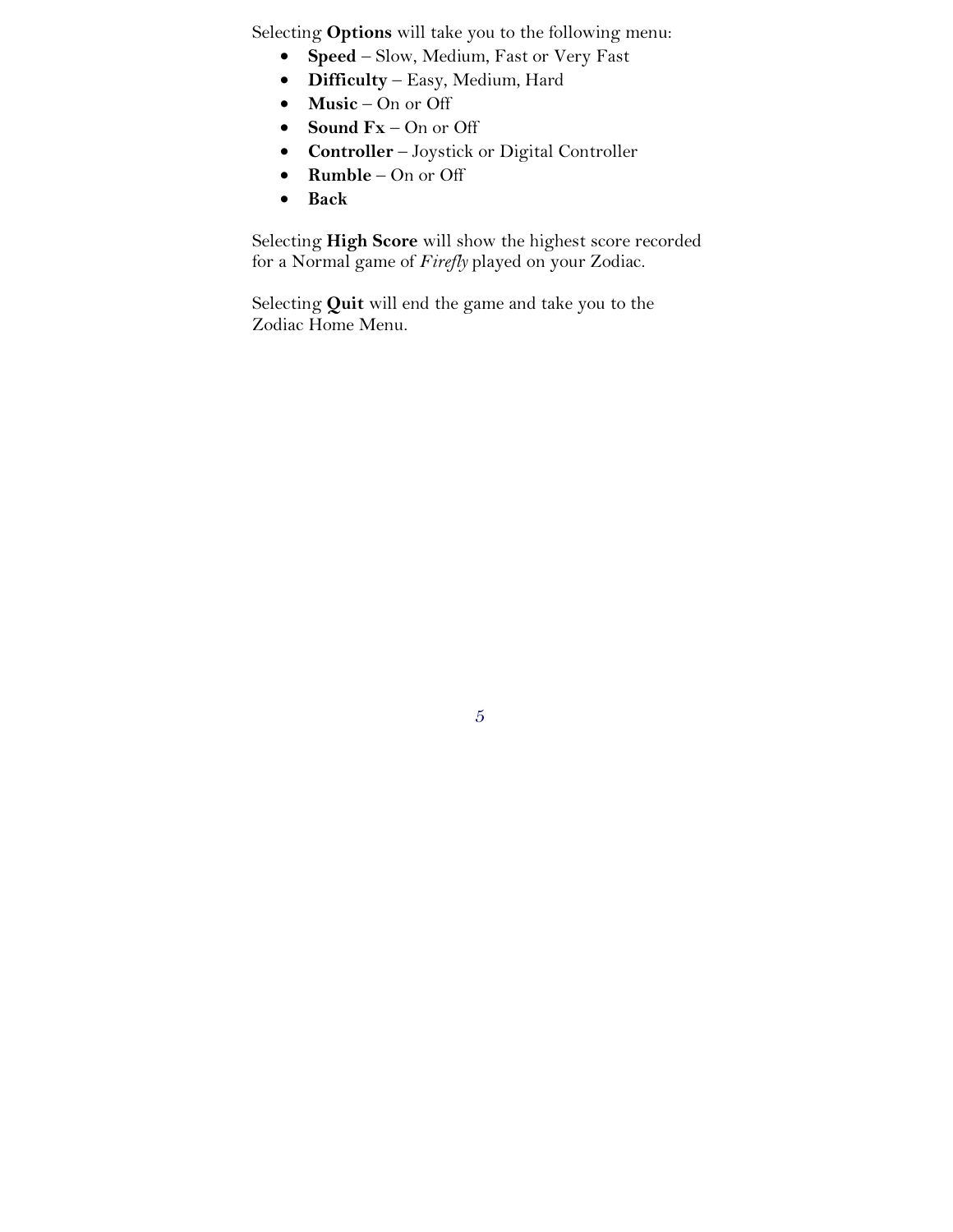## **CONTROLLER CONFIGURATION**



Starting from the top left of the graphic and moving clockwise the controls work as follows:

- On/Off Turns the Zodiac power on and off.
- Move  $Up If you have chosen to use the digital$ controller, this button will move your Firefly toward the top of the screen. This is also your Action "Up" button and can be used to make selections from the Firefly menus.
- Move Right If you have chosen to use the digital controller, this button will move your Firefly toward the right of the screen.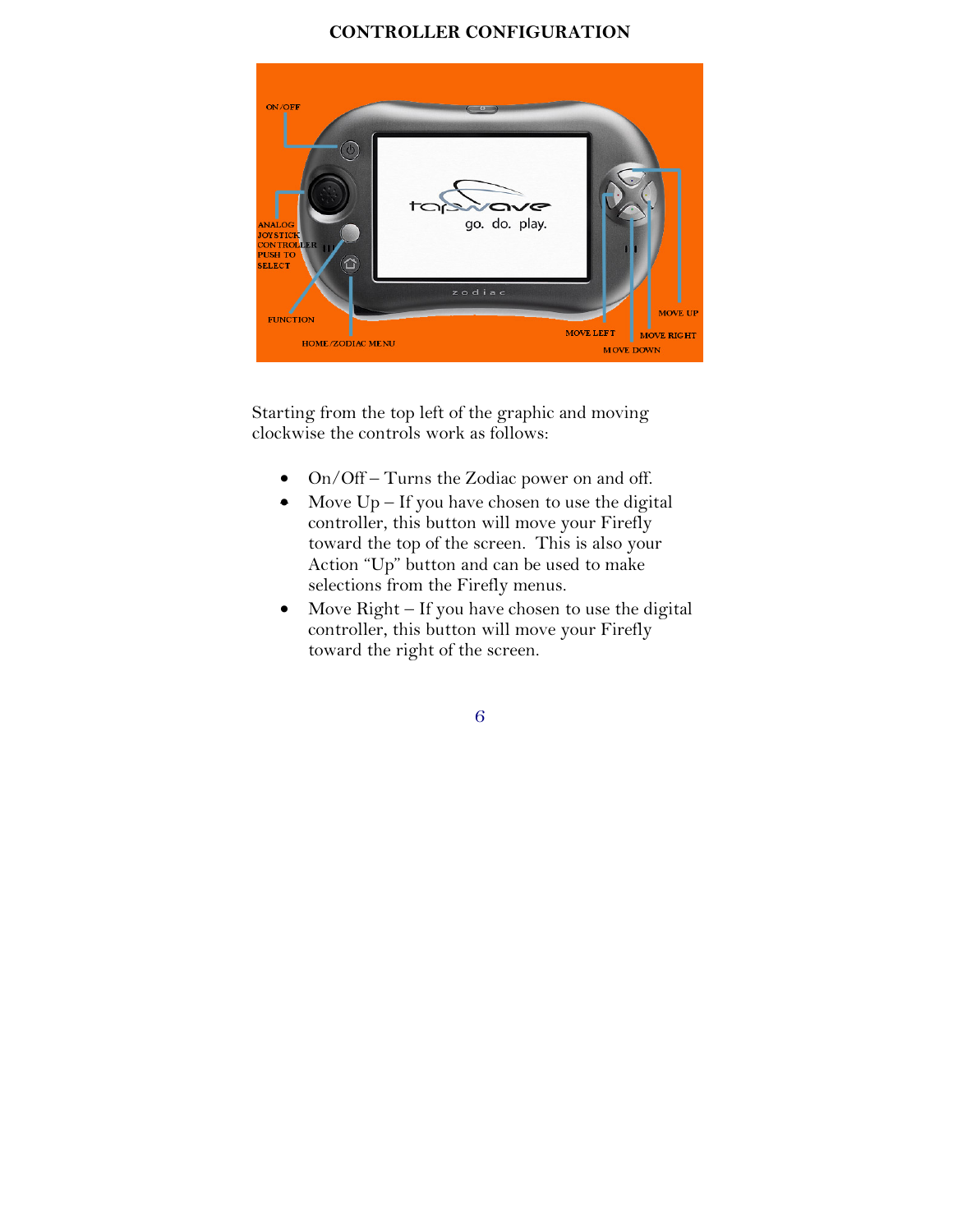- Move Down  $-$  If you have chosen to use the digital controller, this button will move your Firefly toward the bottom of the screen.
- Move Left If you have chosen to use the digital controller, this button will move your Firefly toward the left of the screen.
- Home/Zodiac Menu Pressing this button will take you to the Zodiac main menu. If you are playing a Normal game, your game will be saved. When you return to the game, select Resume Game if you want to continue the game or New Game if you want to start a new game.
- Function Pressing this button will take you to the Pause Menu. (Tapping the screen with your stylus will also take you to the Pause Menu.)
- The Analog Joystick Controller Can be used in place of the digital controller (the 4 buttons on the right). You can push down on the Joystick to select a menu option.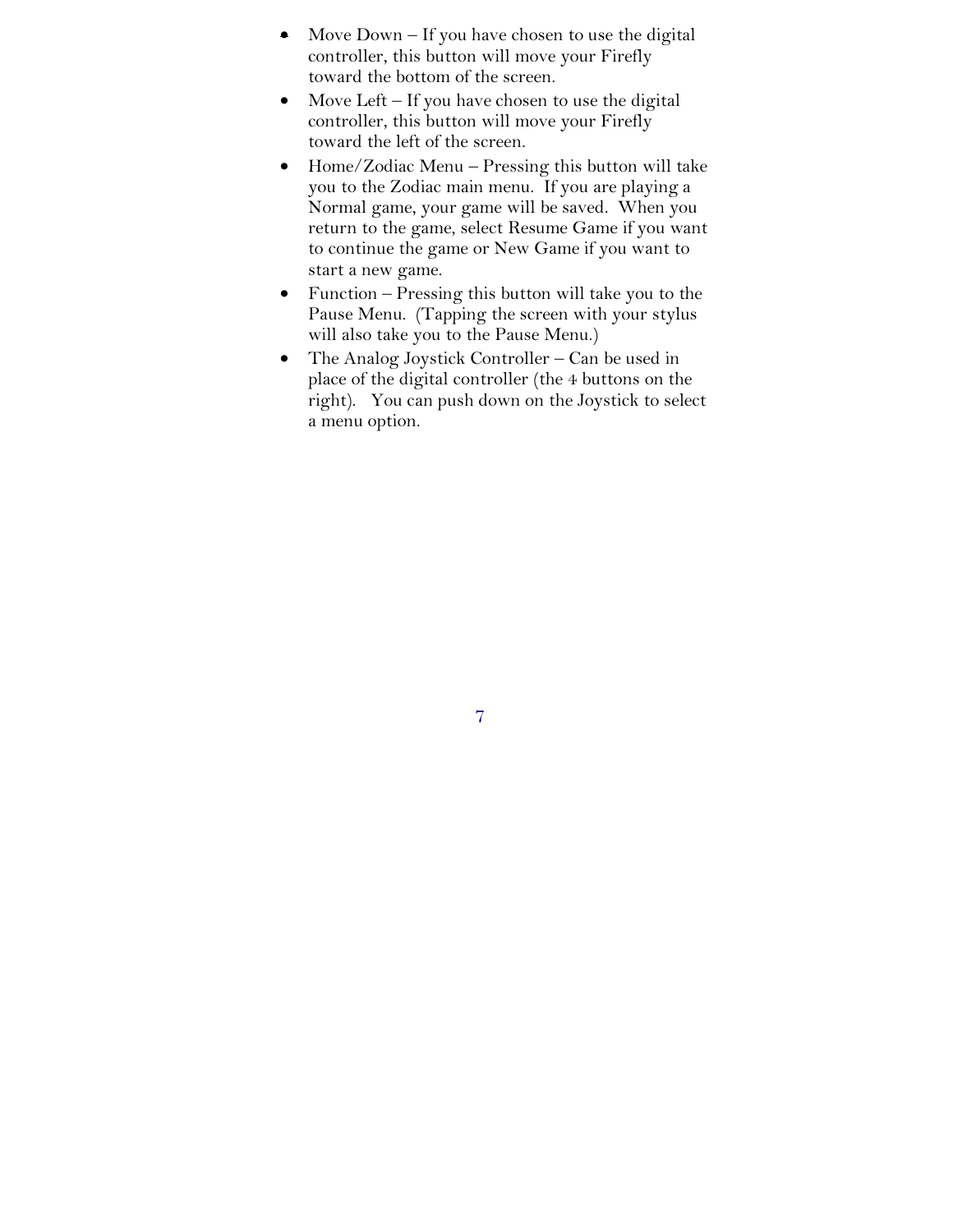While playing the game, pressing the Function button (or tapping the screen with your stylus) will cause the game to Pause. The Pause menu will appear with the following options:

- Resume (Continue Playing)
- Return to Menu
	- o Your game will automatically be saved if you are playing a Normal game. *Your game will not be saved in a Random Maze game*.
	- o You may change options and resume the game.
	- o You may start over with a new game.
- Quit and Save, or Quit
	- o Quit and Save is only available for Normal games (not Random or Demo modes).
	- o Either option returns you to the Zodiac Home menu.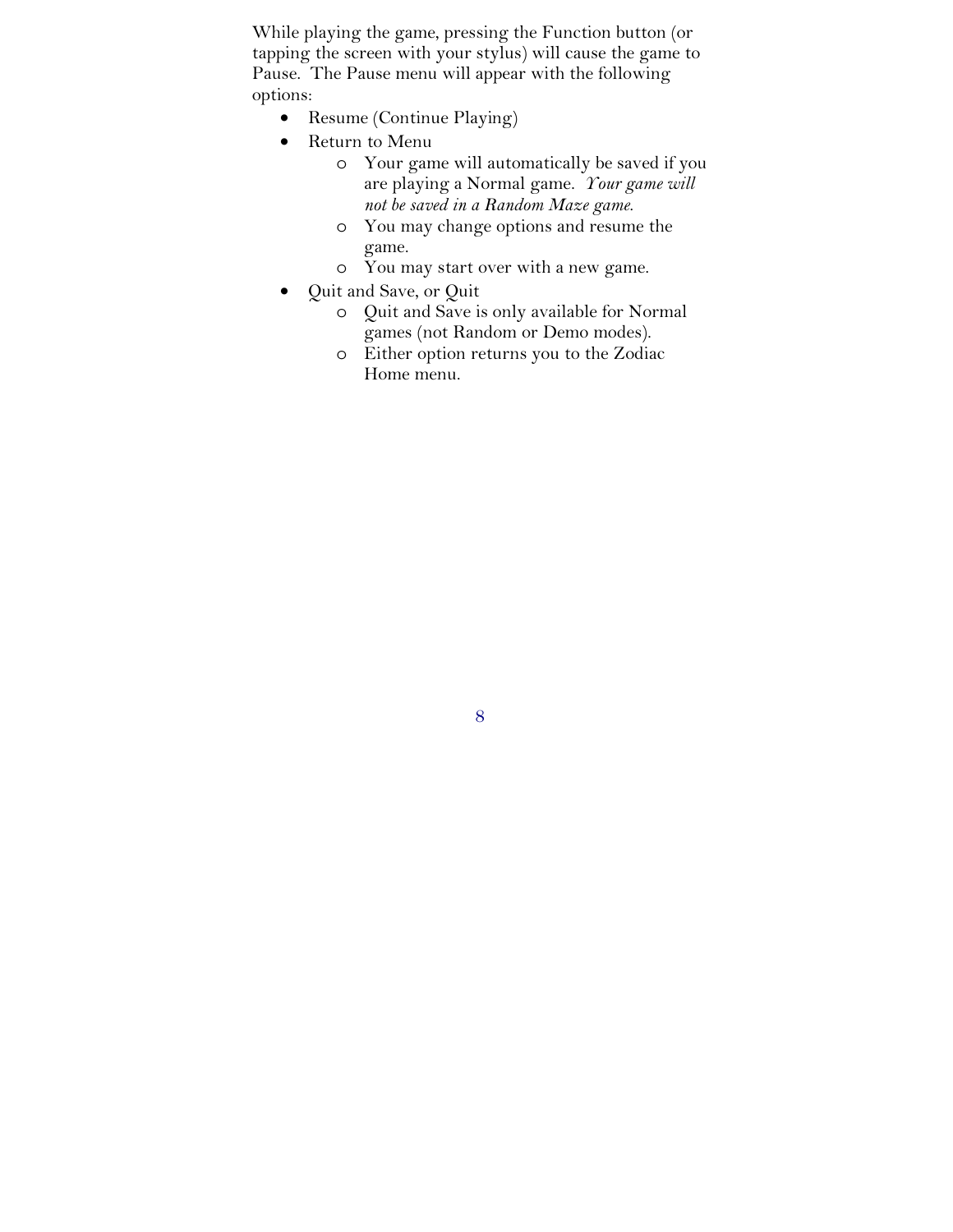## **LET'S PLAY THE GAME!**

Here's the deal. A mad scientist has stolen all the Firefly's eggs. I mean *all* of them. And that has our hero (you, the *Firefly*) ticked off. Your mission is to retrieve all the eggs and uncover the scientist's evil plan. Watch out though. There are some very dangerous bugs out there, looking to kick a little *Firefly* hiney. Good luck, and don't get caught!

Let us introduce you to the various Insects:



*Firefly*. Our Hero!



The Butterfly. How tough can these be? Tough enough…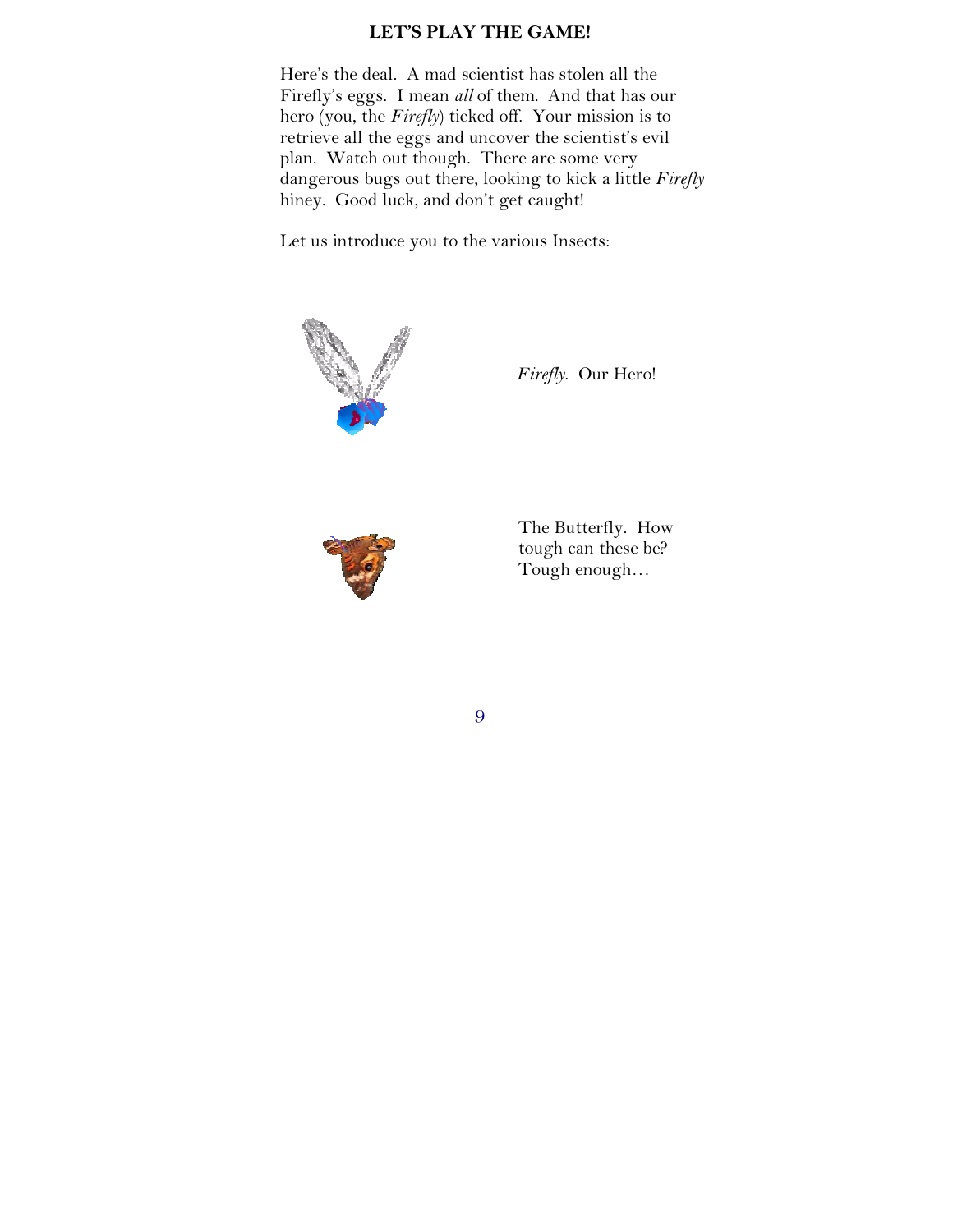

The Aphid. I didn't know aphids had wings. (Just go with it.)



The Bee. All stinger.



The Dragonfly. Four wings are better than two (or so they say.)



The Robot Firefly. Very fast, very dangerous!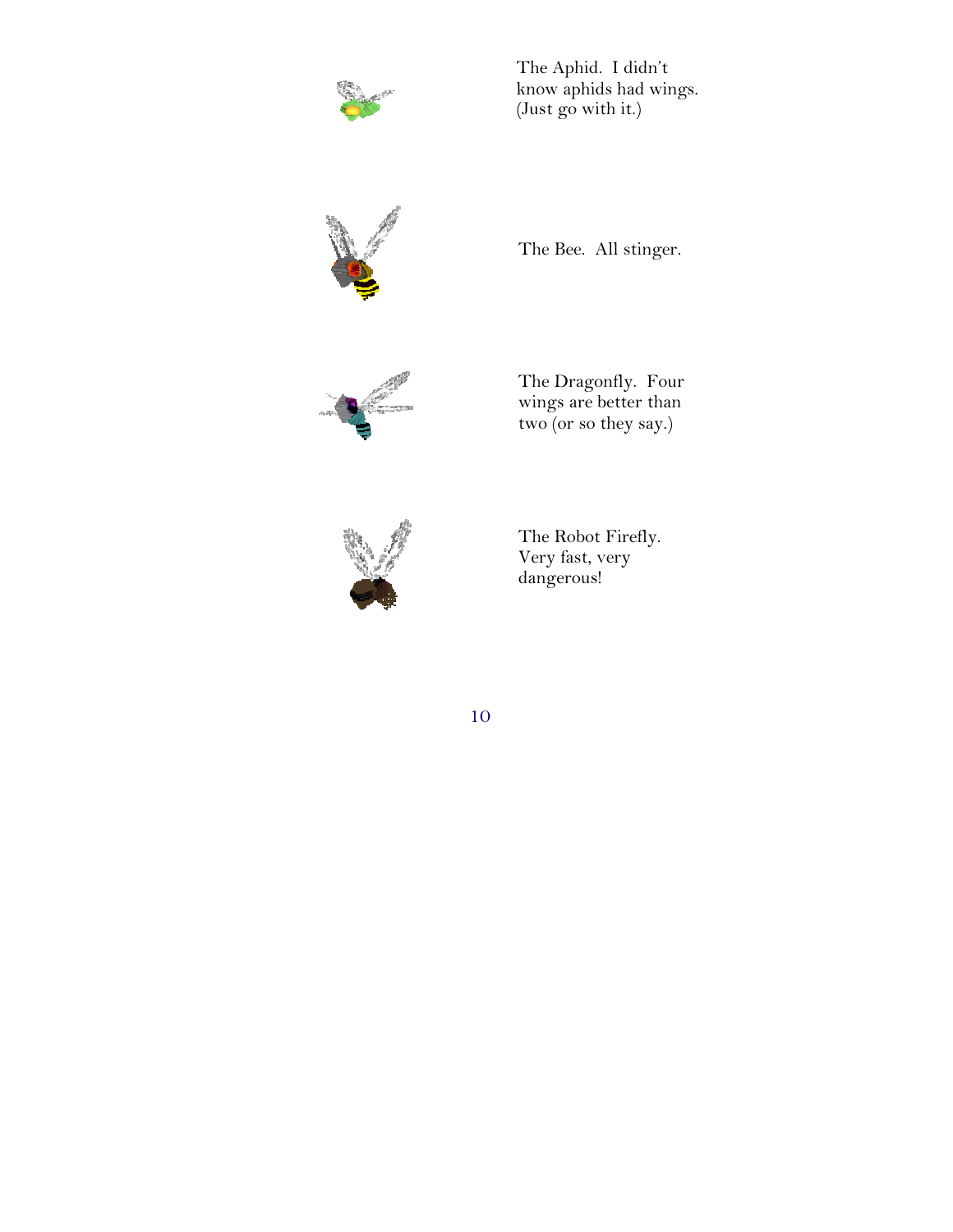You will also encounter Powerups to help you on your quest:



Empowerment Powerup. Gives the Firefly the ability to take on the other insects. Now who's boss?



Freeze Powerup. They can't catch you if they can't move. Be careful though, frozen enemies are still deadly.



Ghost Powerup. This will make you invisible and untouchable. It will also make you slow...



Random. This powerup will give you one of the other three abilities.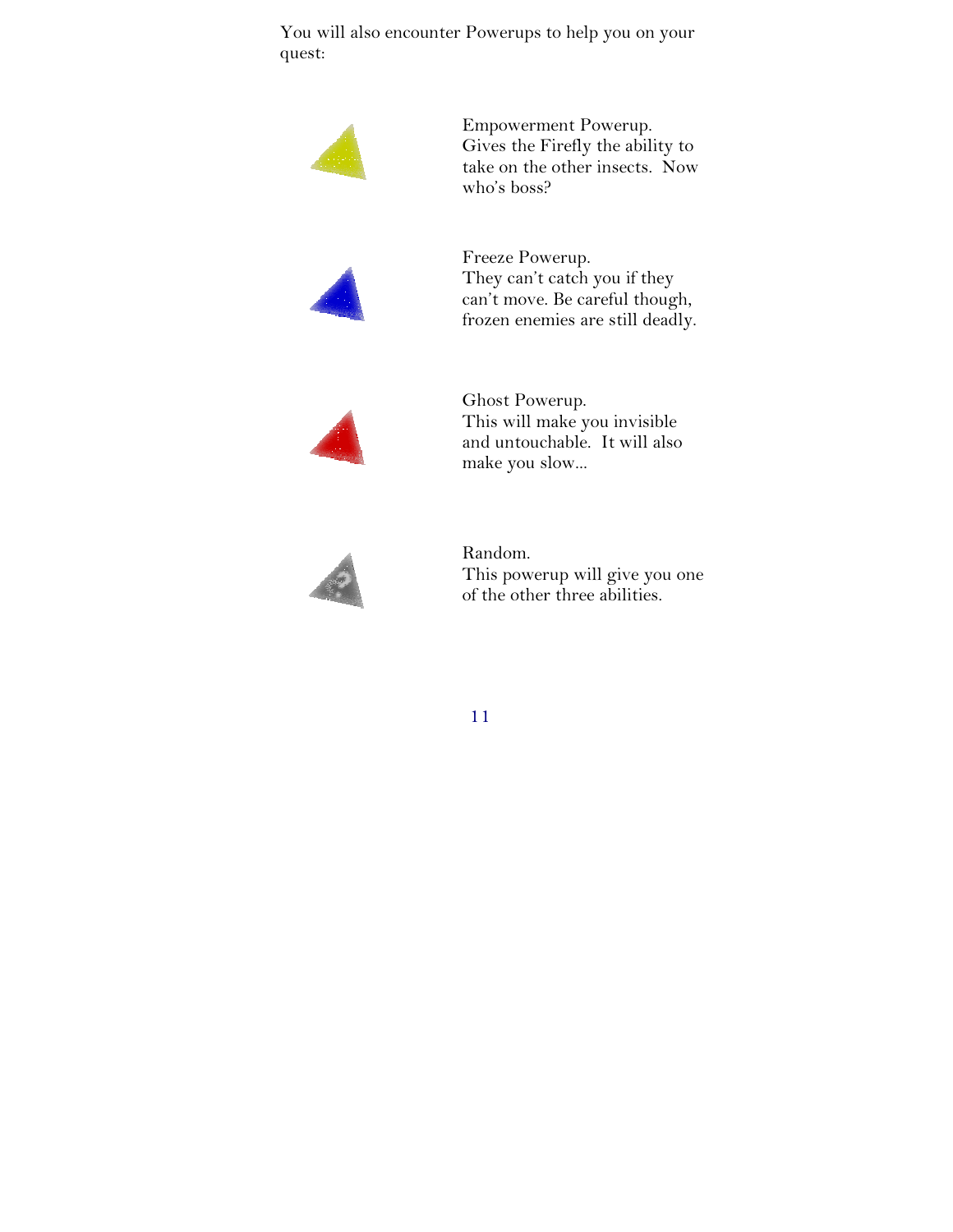## **THE GAME SCREEN**



Shown above is a typical *Firefly* screen. The large black numbers indicate the following:

- 1. Your current score.
- 2. Your remaining lives.
- 3. Enemy bugs (watch out!)
- 4. A Powerup Pyramid. See "Let's Play the Game" for a description of the various powerups.
- 5. *Firefly!* 'Nuff said.
- 6. Eggs. Collect them all to complete a level.

Work your way through the 37 mazes in the game and save the Universe. Make sure to check out the Random Mazes that will take you to places you can't imagine….. more difficult and larger Mazes!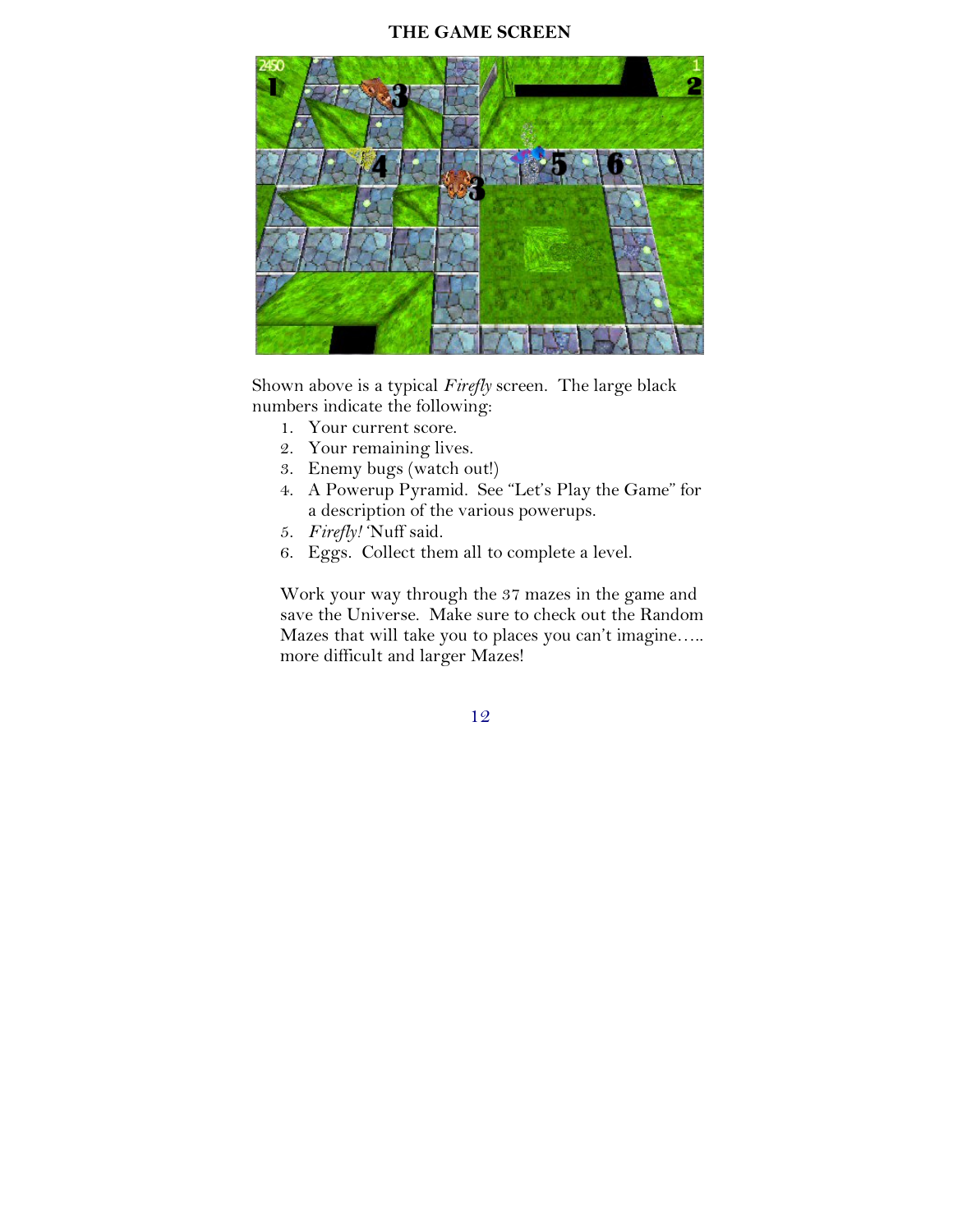## **CREDITS**

## **FIREFLY BY EXTREME AI**  BILL KLEIN JB GORE GLENN HUVAL AARON ROMERO ROBIN KLEIN TOBY FUENTES

## **ORIGINAL PROGRAMMING BY**

MARK SHEEKY **CORNUTOPIA** 

## **GAME PORT**

BILL KLEIN JB GORE ROBIN KLEIN EXTREME AI

## **ALL GAME ELEMENTS COPYRIGHT 2004 EXTREME AI, INC. AND CORNUTOPIA**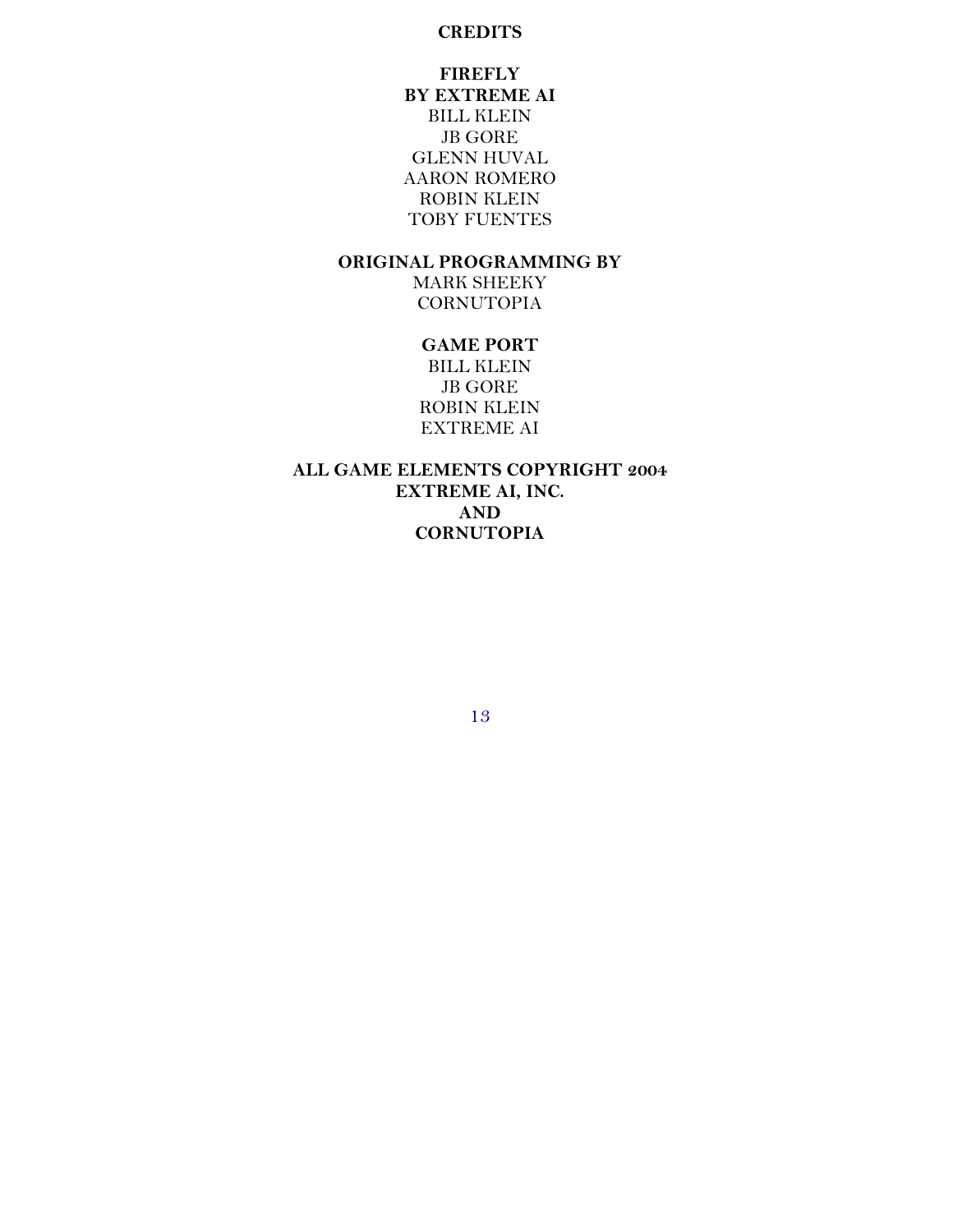Be sure you have registered your Zodiac TM console. This will ensure you will receive update notifications of software enhancements, information on tournaments and additional news on your Zodiac TM console. This information is also available at www.tapwave.com.

#### Software License Agreement

USE OF THIS PROGRAM IS SUBJECT TO THE SOFTWARE LICENSWE TERMS SET FORTH BELOW. "PROGRAM" INCLUDES THE SOFTWARE INCLUDED WITH THIS AGREEMENT, THE ASSOCIATED MEDIA, ANY PRINTED MATERIALS, ANY ON-LINE OR ELECTRONIC DOCUMENTATION, AND ANY AND ALL COPIES AND DERIVATIVE WORKS OF SUCH SOFTWARE AND MATERIALS. BY INSTALLING THE PROGRAM, WHETHER OR NOT YOU USE IT, YOU ACCEPT THE TERMS OF THIS LICENSE WITH EXTREME AI, INC. ("EXTREME AI").

LIMITED USE LICENSE. Extreme AI grants you the non-exclusive, nontransferable, limited right and license to use one copy of this Program solely and exclusively for your personal use. All rights not specifically granted under this Agreement are reserved by Extreme AI. This Program is licensed, not sold. Your license confers no title or ownership in this Program and should not be construed as a sale of any rights in or to this Program.

OWNERSHIP. All title, ownership rights and intellectual property rights in and to this Program and any and all copies thereof (including but not limited to any titles, computer code, themes, objects, characters, character names, stories, dialog, catch phrases, locations, concepts, artwork, animation, sounds, musical compositions, audio-visual effects, methods of operation, moral rights, and any related documentation incorporated into the Program) are owned by Extreme AI or its licensors. This Program is protected by the copyright laws of the United States, international copyright treaties and conventions, and other laws. The Program contains certain licensed materials and Extreme AI's licensors may protect their rights in the event of any violation of this Agreement.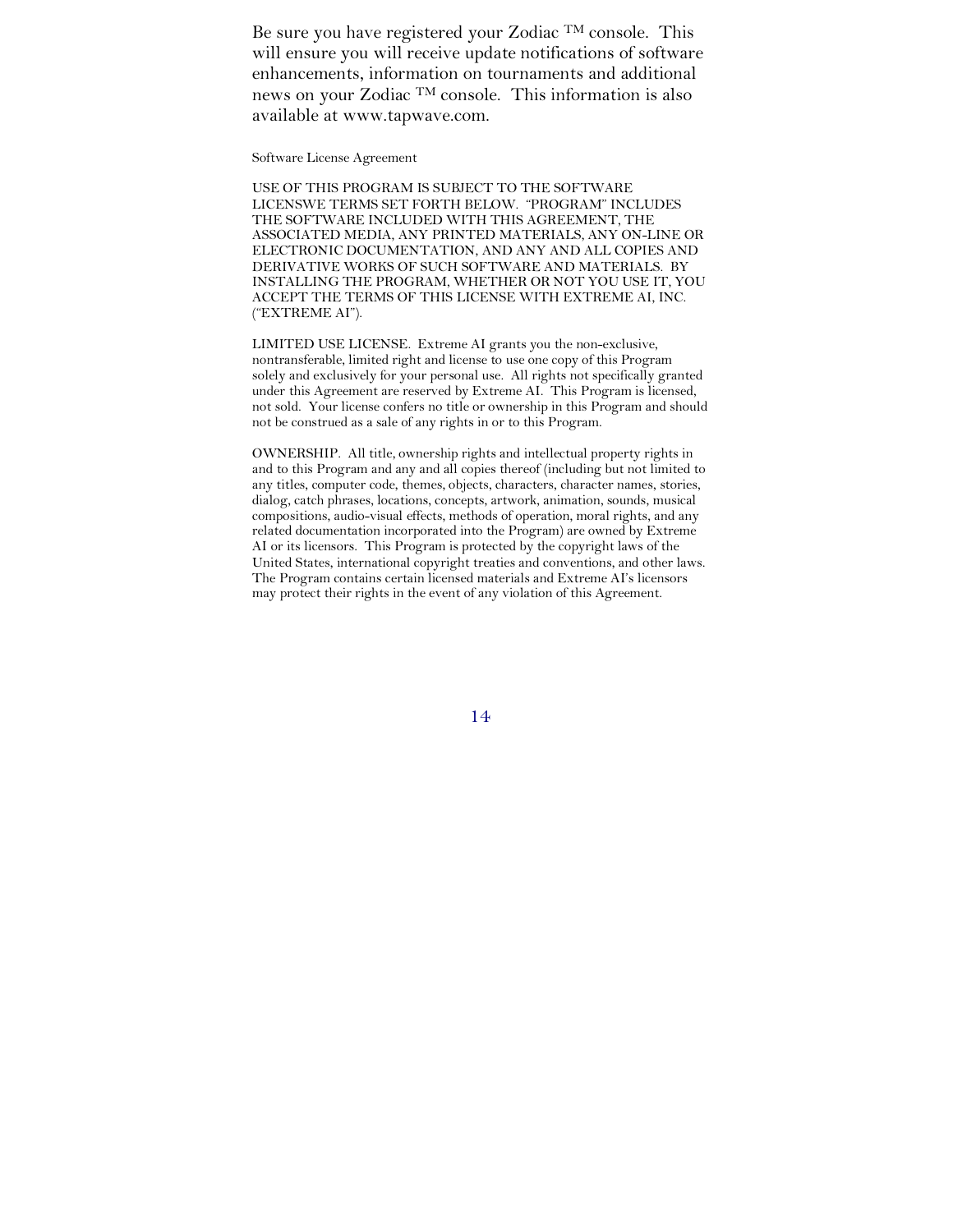#### YOU SHALL NOT:

- Exploit this Program or any of its parts commercially, including but not limited to use at a cyber café, computer gaming center or any other location-based site.
- Sell, rent, lease, license, distribute or otherwise transfer this Program, or any copies of this Program, without the express prior written consent of Extreme AI.
- Reverse engineer, derive source code, modify, decompile, disassemble, or create derivative works of this Program, in whole or in part.
- Remove, disable or circumvent any proprietary notices or labels contained on or within the Program.
- Export or re-export this Program or any copy or adaptation in violation of any applicable laws or regulations.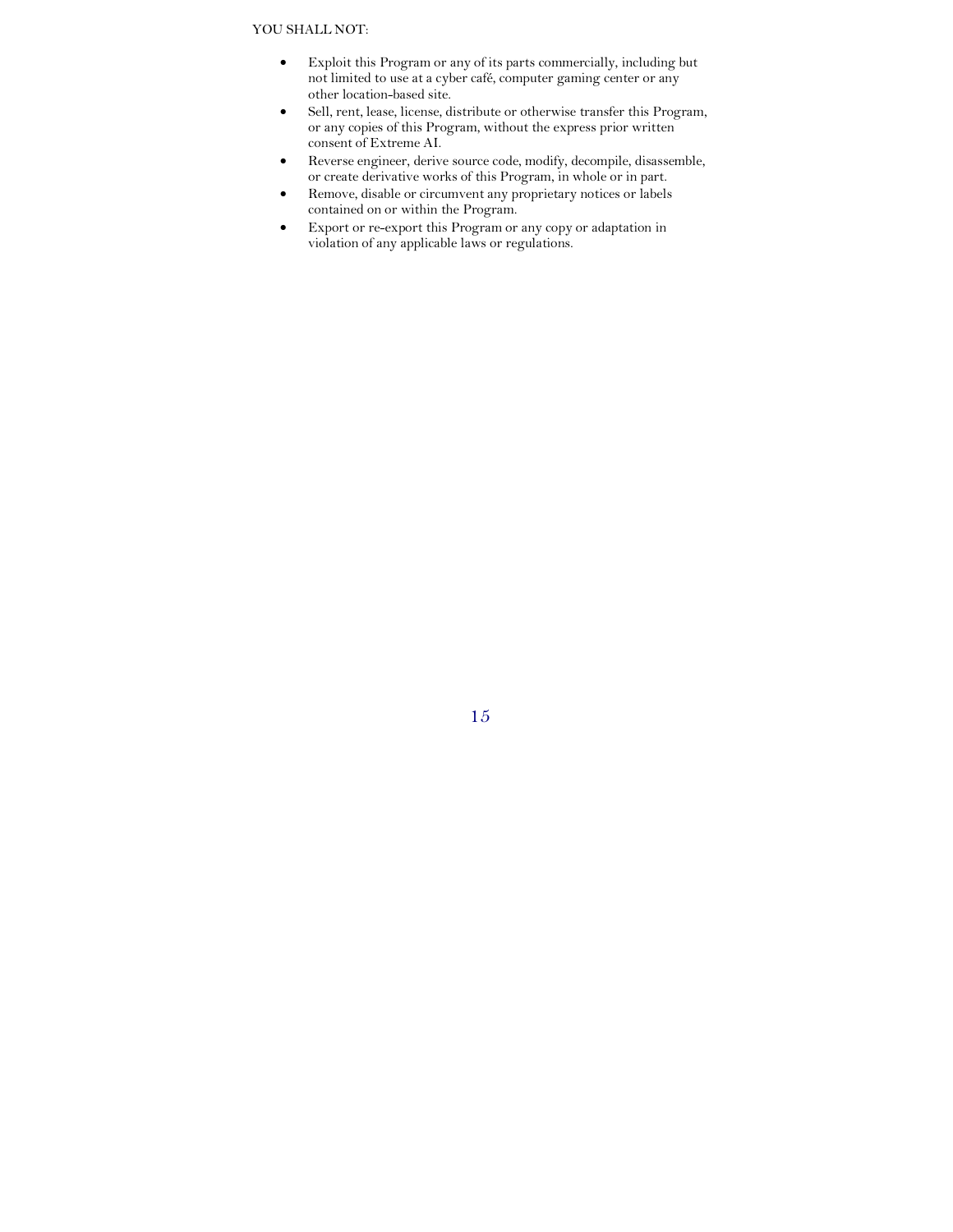#### **LIMITED WARRANTY**

**LIMITATION ON DAMAGES**. IN NO EVENT WILL EXTREME AI BE LIABLE FOR SPECIAL, INCIDENTAL OR CONSEQUENTIAL DAMAGES RESULTING FROM POSSESSION, USE OR MALFUNCTION OF THE PROGRAM, INCLUDING DAMAGES TO PROPERTY, LOSS OF GOODWILL, COMPUTER FAILURE OR MALFUNCTION AND, TO THE EXTENT PERMITTED BY LAW, DAMAGES FOR PERSONAL INJURIES, EVEN IF EXTREME AI HAS BEEN ADVISED OF THE POSSIBILITY OF SUCH DAMAGES. EXTREME AI'S LIABILITY SHALL NOT EXCEED THE ACTUAL PRICE PAID FOR THE LICENSE TO USE THIS PROGRAM. SOME STATES/COUNTRIES DO NOT ALLOW LIMITATIONS ON HOW LONG AN IMPLIED WARRANTY LASTS AND/OR THE EXCLUSION OR LIMITATION OF INCIDENTAL OR CONSEQUENTIAL DAMAGES, SO THE ABOVE LIMITATIONS AND/OR EXCLUSION OR LIMITATION OF LIABILITY MAY NOT APPLY TO YOU. THIS WARRANTY GIVES YOU SPECIFIC LEGAL RIGHTS, AND YOU MAY HAVE OTHER RIGHTS WHICH VARY FROM JURISDICTION TO JURISDICTION.

**TERMINATION**. Without prejudice to any other rights of Extreme AI, this Agreement will terminate automatically if you fail to comply with its terms and conditions. In such event, you must destroy all copies of this Program and all of its component parts.

**U.S. GOVERNMENT RESTRICTED RIGHTS**. The Program and documentation have been developed entirely at private expense and are provided as "Commercial Computer Software" or "restricted computer software." Use, duplication or disclosure by the U.S. Government or a U.S. Government subcontractor is subject to the restrictions set forth in subparagraph (c)(1)(ii) of the Rights in Technical Data and Computer Software clauses in DFARS 252.227-7013 or as set forth in subparagraph  $(c)(1)$  and  $(2)$  of the Commercial Computer Software Restricted Rights clauses at FAR 52.227- 19, as applicable. The Contractor/Manufacturer is Extreme AI, Inc, 2929 Coors Rd. NW #308, Albuquerque, NM 87120.

**INJUNCTION**. Because Extreme AI would be irreparably damaged if the terms of this Agreement were not specifically enforced, you agree that Extreme AI shall be entitled, without bond, other security or proof of damages, to appropriate equitable remedies with respect to breaches of this Agreement, in addition to such other remedies as Extreme AI may otherwise have under applicable laws.